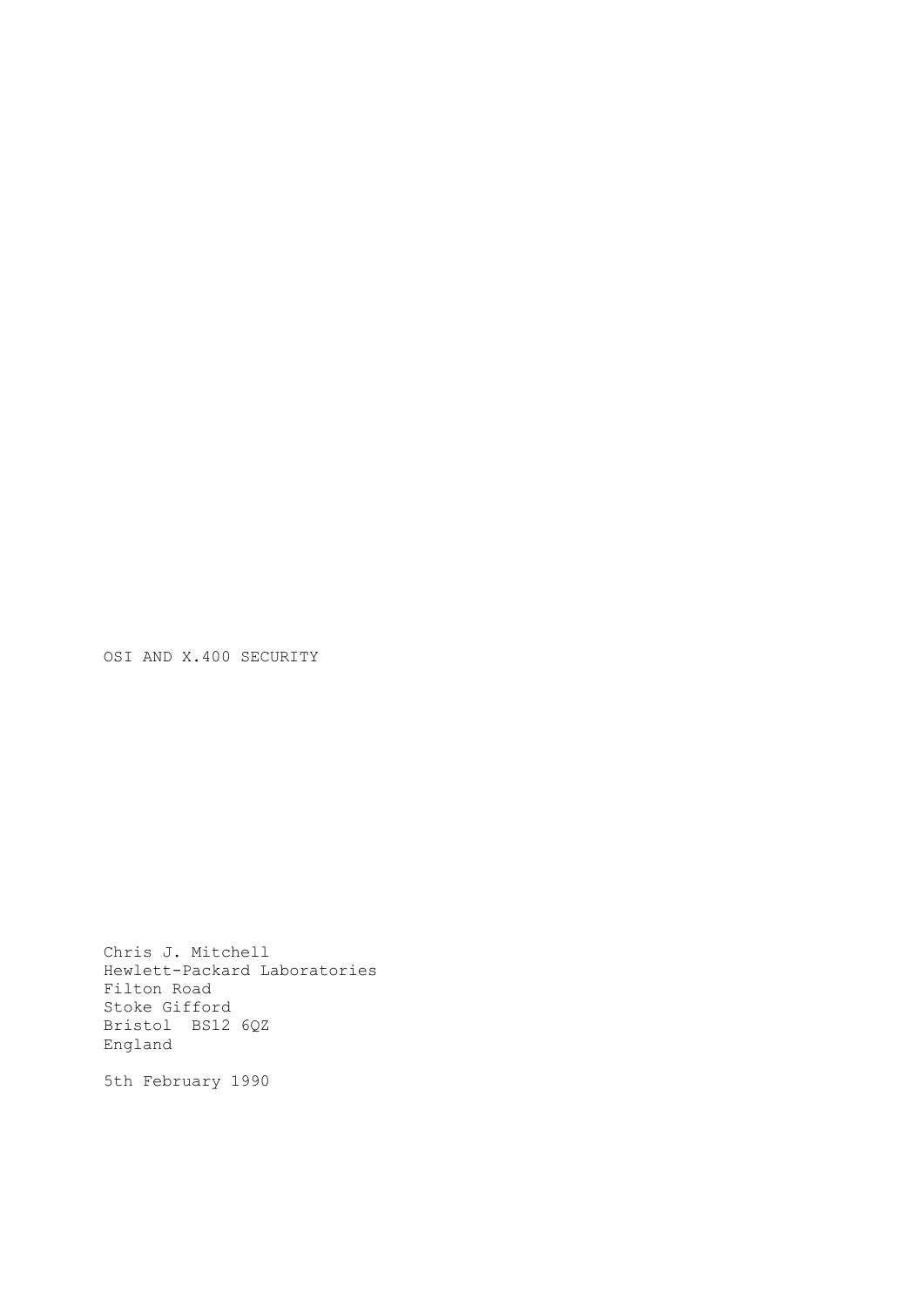#### SUMMARY

This paper is concerned with security in OSI, and in particular with the security features within CCITT X.400. Some idea is given of how these security features can be used to provide secure store-and-forward messaging, and some limitations of the security provisions are discussed.

# 1. INTRODUCTION

The main purpose of this paper is to describe the security features within the 1988 CCITT X.400 Recommendations, [2], and to give an idea of how these features may be used to provide a secure store-and-forward message handling system. Certain limitations of these security features are also indicated. All this material can be found in Section 5 of this paper.

As an introduction to this discussion, a brief survey to general standardisation efforts for OSI security is given. The work of the main international standards committees involved in work on security for OSI (i.e. ISO, CCITT and ECMA) can be divided into three main parts. First there is work on underlying techniques, such as: cryptographic algorithms, modes of operation for cryptographic algorithms and peer entity authentication mechanisms. Second there is more general work describing how these techniques may be used to provide security in both OSI applications and various layers of the OSI model, such as: the OSI security architecture, Lower and Upper Layer security models and various security frameworks. These first two areas are very briefly discussed in Sections 3.1 and 3.2 below. The third area of standardisation effort includes the X.400 work, and is concerned with specifying how security should be provided in specific OSI applications; this is covered in Section 4.

Preliminary even to these remarks, in the next section a brief review of the OSI 7-layer model is given in order to set subsequent remarks in context.

### 2. THE OSI 7-LAYER MODEL

The aim of Open Systems Interconnection (OSI) is to provide a standardised means of communication between diverse computer systems. As a basis for the development of OSI standards, ISO have developed a Reference Model to partition the problem into discrete layers, and to provide a conceptual framework for understanding the complex problems involved.

The Reference Model has seven layers; from the 'bottom up' they are as follows:

- 1. Physical Layer
- 2. Link Layer
- 3. Network Layer
- 4. Transport Layer
- 5. Session Layer
- 6. Presentation Layer
- 7. Application Layer

The Reference Model specifies the functionality of each layer and the interfaces between adjacent layers. It also defines methods for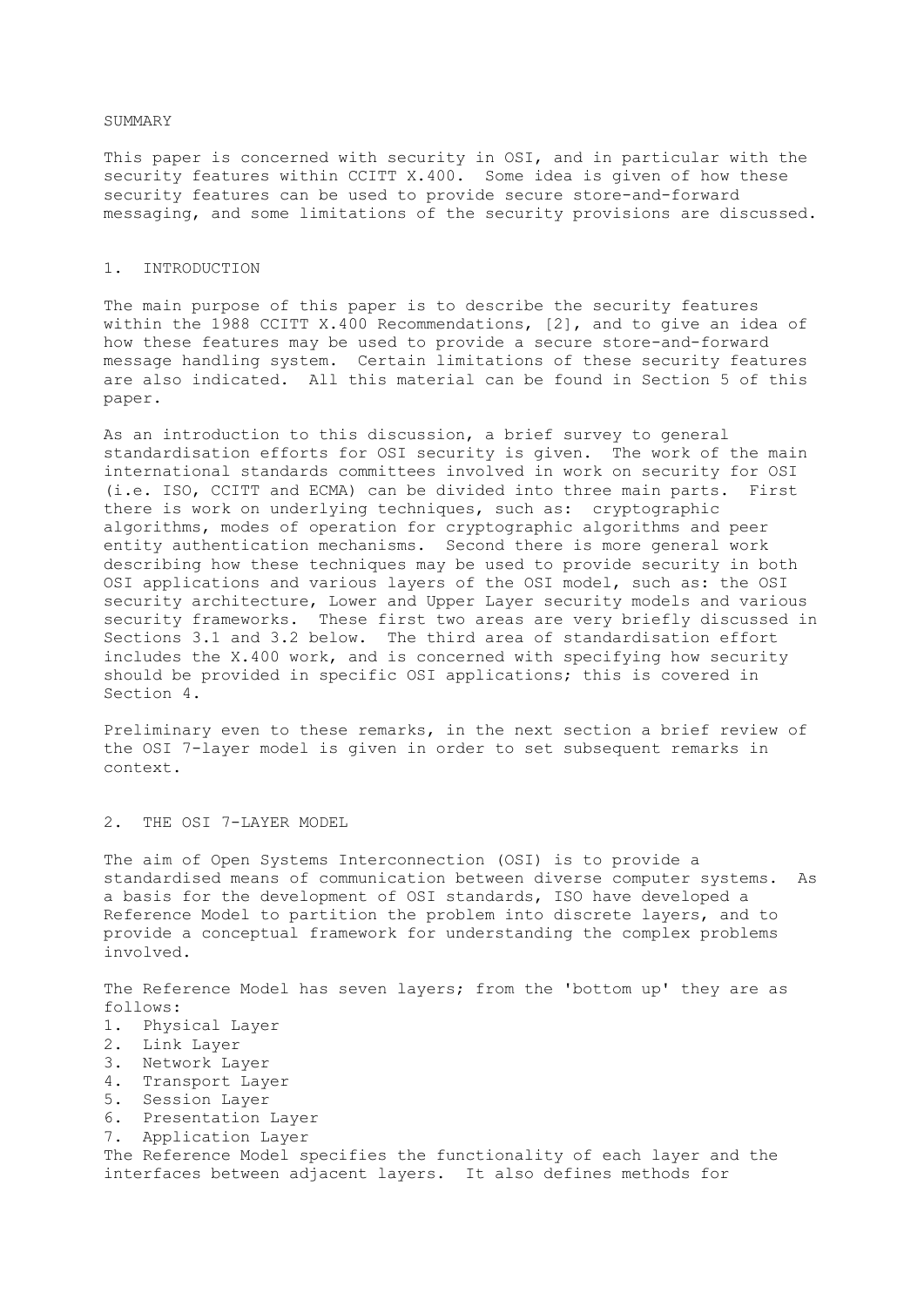achieving layer-specific functionality between cooperating computer systems.

The lowest three layers (Physical (1), Data Link (2) and Network (3)) are concerned with the provision of data transmission. The Physical Layer models the interface of a computer system to the physical medium. It includes such aspects as physical connectors and voltage levels. The Data Link Layer provides a framework around data for transmission by the Physical Layer; detection and correction of errors may be performed by this layer. The Network Layer is particularly concerned with routing and relaying. The services offered by the Network Layer to the Transport Layer conceal from it the numbers and types of sub-network that may be involved in the communication.

The Transport Layer (4) operates end-to-end between computer systems and is concerned with Quality of Service. The Transport Layer is responsible for providing the Session Layer with a reliable data transmission service.

The Session Layer (5) assumes reliable data transmission services between computer systems (i.e. end-to-end communications). It occupies the area between the application-oriented upper layers (6 and 7) and the 'realtime' data communication environment. It provides services for the management and control of data flow between two computer systems.

The function of the Presentation Layer (6) is to provide a common representation of information whilst in transit between computer systems.

The Application Layer (7) provides the communication-based service to end users. The other six layers of the model exist to support and make possible the activities that take place at the Application Layer.

For further information about OSI see, for example, Henshall and Shaw's book, [4.5].

3. OSI SECURITY ACTIVITIES

3.1 Security techniques

Within ISO, work on techniques for security, in particular on cryptographic techniques, has been primarily focussed within ISO/IEC/JTC1 SC20 (and will be continued by its proposed successor SC27). Outside ISO, other work has proceeded within ANSI and the NBS (in the U.S.A.). This work can be conveniently divided into three areas: algorithms (e.g. encryption functions, digital signature functions), peer entity authentication protocols and key management.

After the failure of attempts to standardise specific encryption algorithms, it was decided that ISO would change tack. Instead, it has been decided to adopt the idea of an international register of algorithms, through which any encryption algorithm can be given a standardised identifier. The draft proposal ISO DP 9979, [10], caters for registering proprietary algorithms, the details of which may remain confidential to their owners. An international standard, ISO 8372, [6], specifying modes of use for an arbitrary 64-bit block cipher algorithm has also been produced. A successor to this standard, in the form of a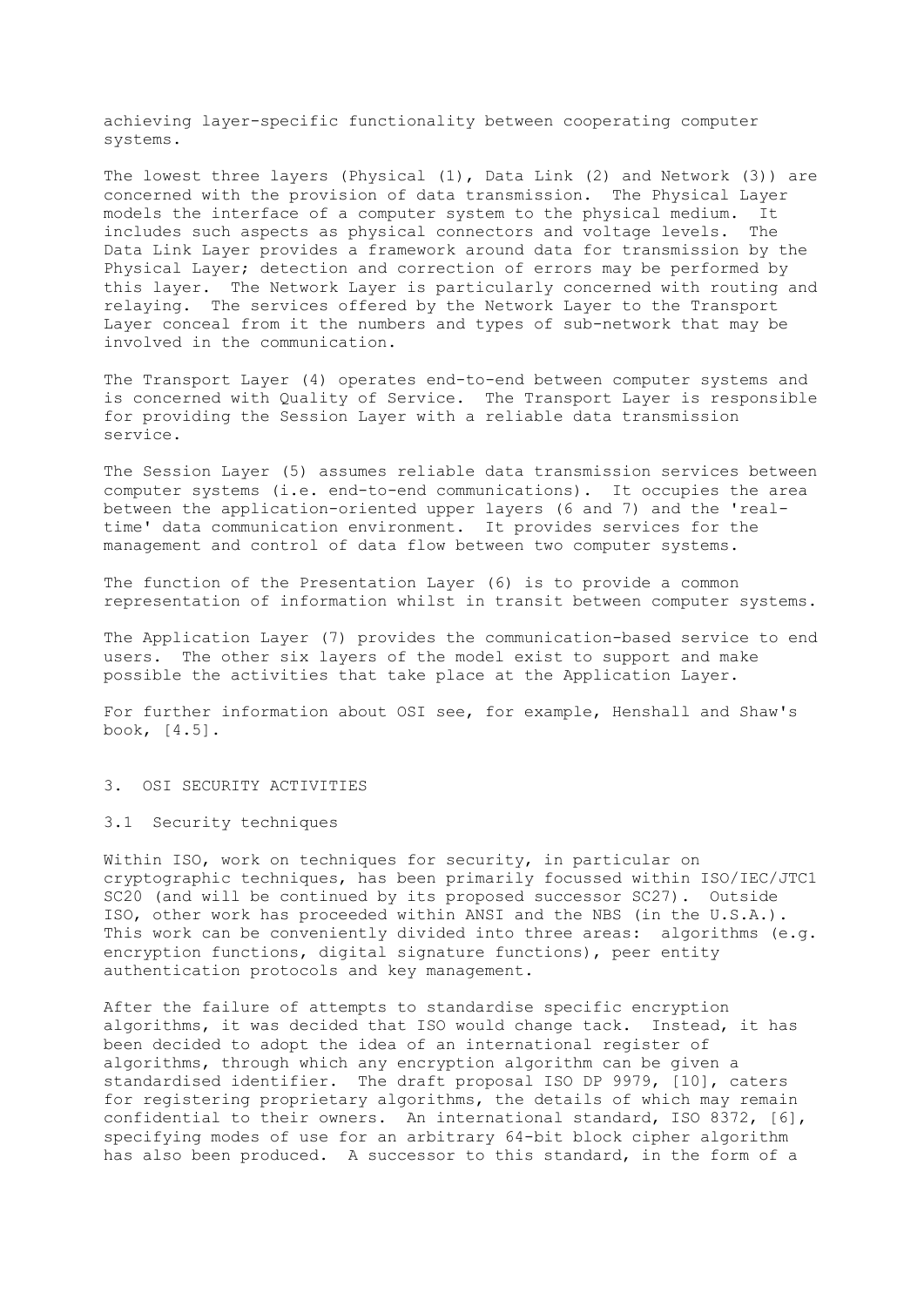draft proposal, ISO DP 10116, [11], generalises this further to specifying modes of use for an N-bit block cipher algorithm.

In addition to data confidentiality, a good deal of work has also been done within ISO (and other standards bodies) concerning standardising algorithms for message authentication, integrity checking and digital signature. A draft international standard now exists, ISO DIS 9797, [9], for a data integrity mechanism. Two standards proposals exist relating to digital signature algorithms. The first is a draft proposal, ISO DP 10118, [12], specifying possible methods for computing hash functions for digital signatures; note that one of the methods described there will probably need to be removed in the light of recent work by Coppersmith, [4]. The second is a proposal for a signature algorithm for 'short' messages, ISO DP 9796, [8].

In parallel with the current work within ISO on algorithms, efforts have also been made to standardise the protocol exchanges involved in performing party-to-party authentication. This has resulted in drafts for a multi-part standard.

ISO work on key management is at an early stage of development. Three draft documents exist, entitled: Cryptographic mechanisms for key management: Part 1: Key management overview, Part 2: Key management using secret key techniques and Part 3: Key management for public key register. It is likely to be some time before any of these documents emerge as Draft Proposals, since at the moment none of them are any where near completion.

# 3.2 Using security mechanisms

Within ISO, the questions of how and where within the OSI model security mechanisms are to be used falls primarily within the scope of SC21/WG1, together with the layer and application specific Working Groups of SC6 and SC21. Work in this area can be divided into three parts, namely: security architectures and models, security frameworks and layer specific standards.

Most of this work is at a very early stage, and we do not discuss it further here. The main exception is the OSI Security Architecture, ISO 7498-2, [5], released as an International Standard in 1988. This document covers a number of important topics, including: standardised definitions of security terminology and security services, a guide to the relationship between security services and mechanisms, an indication of which security services are relevant to which layers of the OSI model and a short introduction to security management.

# 4. OSI APPLICATION LAYER SECURITY

We now very briefly consider the effort that has been devoted to providing standardised security solutions for specific OSI applications.

The 1988 version of the X.500 CCITT Recommendations on Directory Services, [3], and their corresponding ISO draft standards, [7], include means to use the Directory Service to provide key management and peerentity authentication through storage of user public keys in the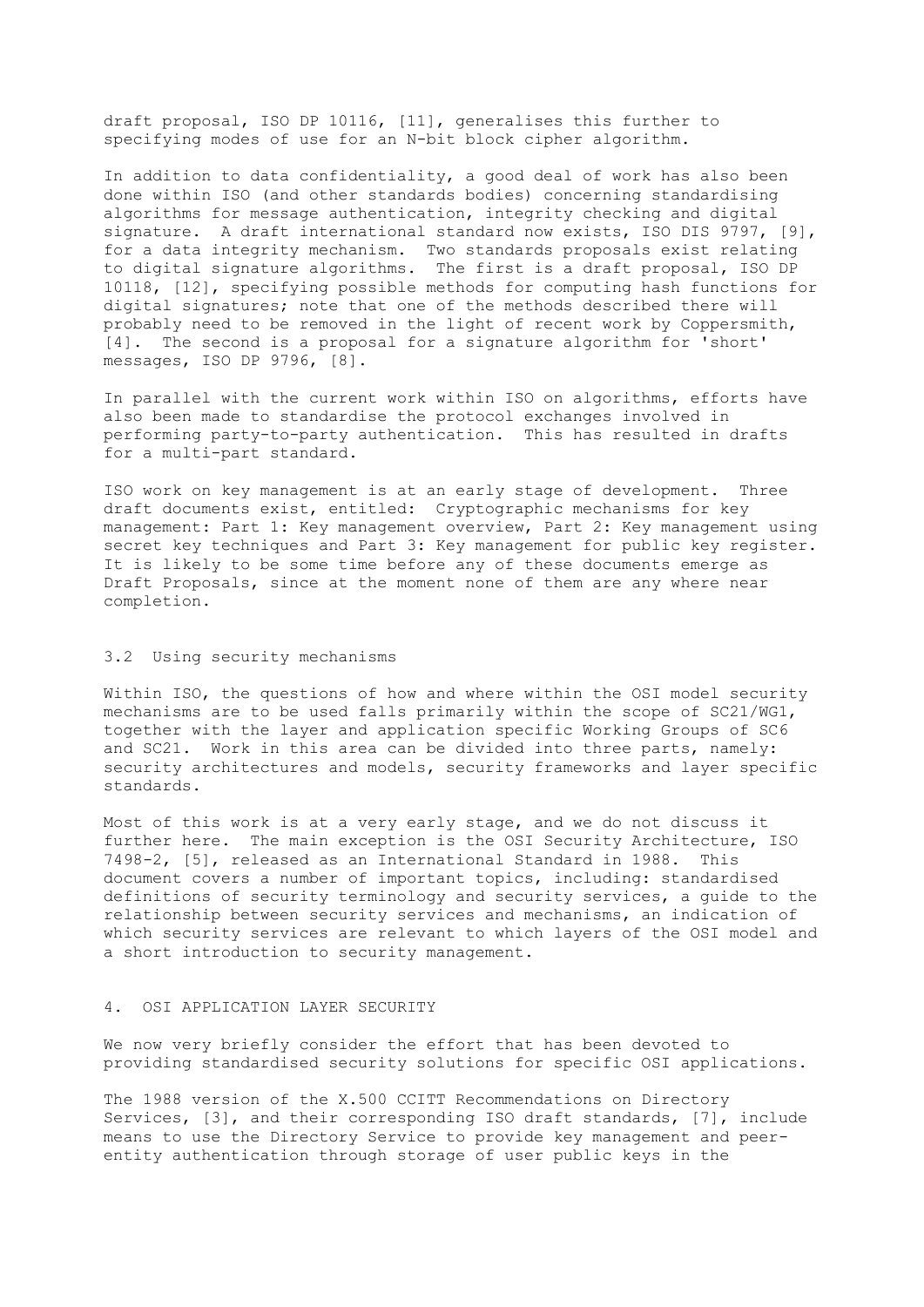directory. The 1992 version of these recommendations is also expected to contain detailed provisions for access control to directory entries.

The 1988 versions of the X.400 CCITT Recommendations, [2], include a variety of security features making it possible to provide a variety of security services for electronic mail. We discuss these provisions in more detail in the next section.

In parallel with the general growth in interest in EDI (Electronic Data Interchange), there has also been a very rapid growth in concern regarding the security of EDI messages. For those EDI messages transmitted using X.400 networks, use of the X.400 security features may be sufficient. However, for EDI messages sent by other means, or where security services are required which cannot be provided using the X.400 features, EDI may need to be enhanced to incorporate security elements. This is an area of current debate.

## 5. SECURITY FOR X.400 STORE-AND-FORWARD MESSAGING

# 5.1 Introduction

We now consider in more detail security in electronic mail applications, with particular reference to the security features in the 1988 versions of the CCITT X.400 Recommendations, [2]. We devote the remainder of this introduction to a brief review of the fundamental concepts underlying the X.400 electronic mail system.

The 1984 version of the X.400 recommendations, [1], defines two basic types of entity in a 'store and forward' mail network, namely User Agents (UAs) and Message Transfer Agents (MTAs). UAs originate and receive messages on behalf of users. All messages are sent via one or more MTAs, which act as 'store and forward' message nodes. The set of all MTAs collectively form what is known as the Message Transfer Service (MTS).

X.400 is widely used as a generic term for a collection of related C.C.I.T.T. Recommendations, including X.400 itself, X.402, X.411, X.413 and X.420, [2]. The protocols governing communication between pairs of MTAs and between a UA and the MTS are defined in X.411. The protocol governing MTAÄMTA communications is often referred to as P1, and the UAÄMTA protocol as P3. The entire collection of UAs and MTAs is referred to as the Message Handling System (MHS).

In the 1988 version of the X.400 Recommendations, [2], in fact in X.413, a third type of entity is defined, namely a Message Store (MS). Message Stores were not part of the 1984 version of X.400. In some cases it is convenient to only connect a UA to the MTS at very infrequent intervals. However MTAs may only store mail for recipient UAs for a short period of time. The role of a MS is to remedy this problem by acting as an intermediary between a UA and the MTS, with storage of received messages as its primary role. UAs and MSs are in 1Ä1 correspondence, and an MS enables its corresponding UA to obtain summary information about received messages without actually retrieving them. In practice, an MS is likely to be co-located either with an MTA or with its corresponding UA. The Message Store Access Protocol (sometimes referred to as P7), governing the retrieval of messages by a UA from its corresponding MS, is defined in Recommendation X.413. Note that UAs and MSs are collectively referred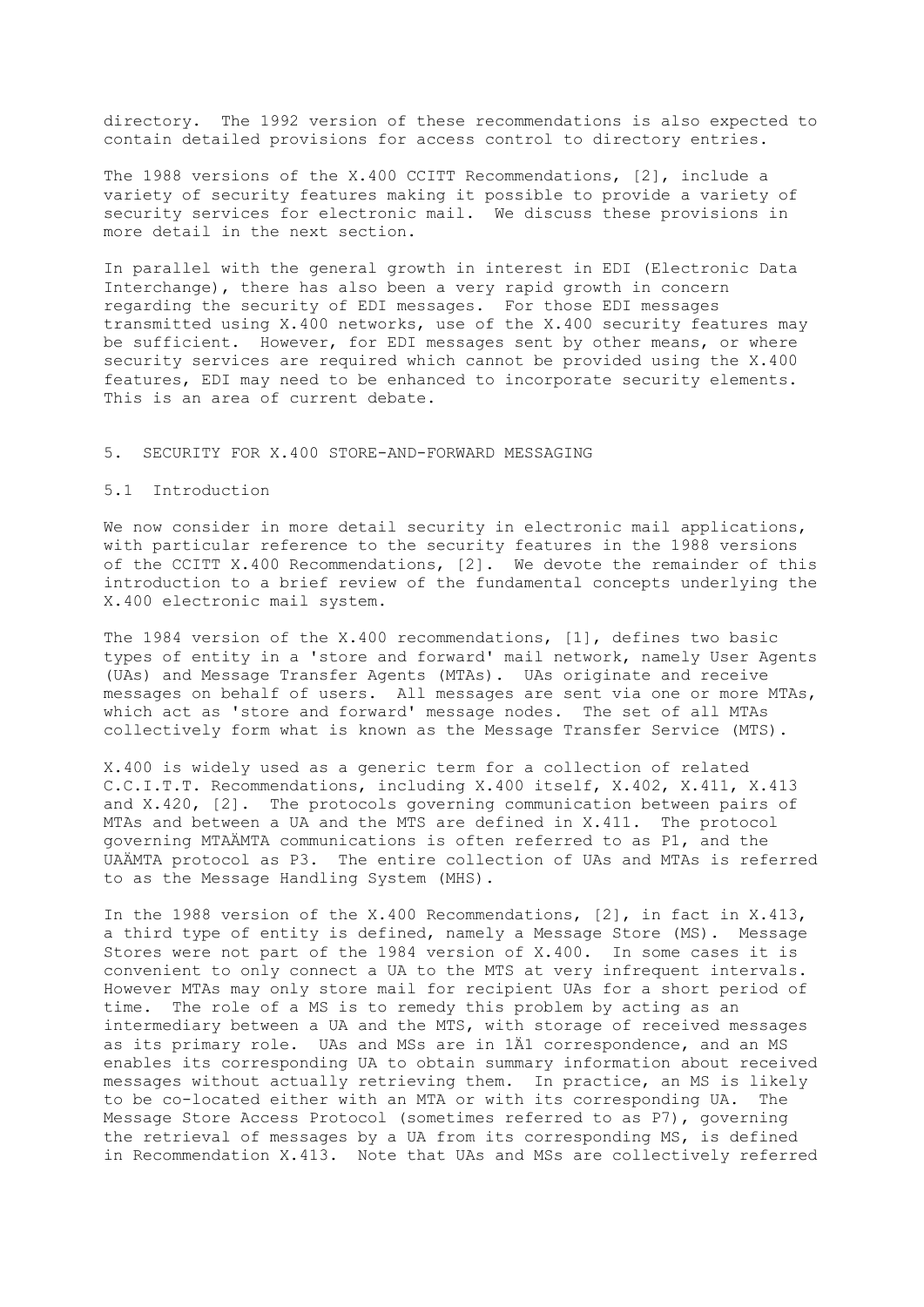to as MTS-users, in that they are both end-users of the Message Transfer Service.

All the protocols so far discussed, namely those in X.411 and X.413, have the role of defining how an object called a message-content is shipped from one UA to another. The form of this content is not constrained by X.411 or X.413, and may be one of a number of different types. It is carried transparently by the MTS. One such type is defined in X.420; this type is defined as suitable for use in Inter-Personal Messaging applications. Other content types may be defined for different applications such as Electronic Data Interchange (EDI).

Finally note that the set of parameters defined in X.411 and X.413, which accompany the message content when it is transferred from one MHS entity to another, are often referred to as the message envelope. This is because in many ways these parameters have roles analogous to those of the addressing and franking information to be found on the envelope of conventional paper mail. However, in X.400 the form and content of the envelope depends on the type of entities which are involved in the transfer, e.g. submission envelopes are used to transfer from a UA to the MTS and delivery envelopes are used to transfer from the MTS to a UA.

#### 5.2 Security services

Before describing electronic mail security services in detail, it is useful to consider what threats these services are intended to counter. Possible threats to electronic mail systems include: masquerade, message replay/re-sequencing, modification of message information, denial of service, leakage of information and repudiation. It is not possible to address all these threats from within a message handling application. For example information leakage will take place if it is possible to monitor the volumes of traffic going from one point in the network to another, even if all the message contents are encrypted. Prevention of this leakage requires the provision of security services in the lower layers of the OSI stack, which is beyond the scope of application services.

There are a considerable number of different security services that could be provided within an electronic mail system. Such services may conveniently be divided into two classes, namely MTS-user to MTS-user services and MTS services (note that this is non-standard terminology).

MTS-user to MTS-user services are those provided from one MTSÄuser (i.e. a UA or an MS) to another, without active participation by the MTS. Such services include: Message origin authentication, Content confidentiality, Content integrity, Message sequence integrity and Nonrepudiation of origin.

MTS security services are those provided which involve active participation by the MTS. Such services include: Secure access control to the MTS and between MTAs, Report origin authentication, Proof of delivery, Probe origin authentication, Proof of submission, Nonrepudiation of submission, Non-repudiation of delivery and Message security labelling.

The service names used here are those given in the X.400 Recommendations. These do not correspond precisely with the names used in ISO 7498-2, the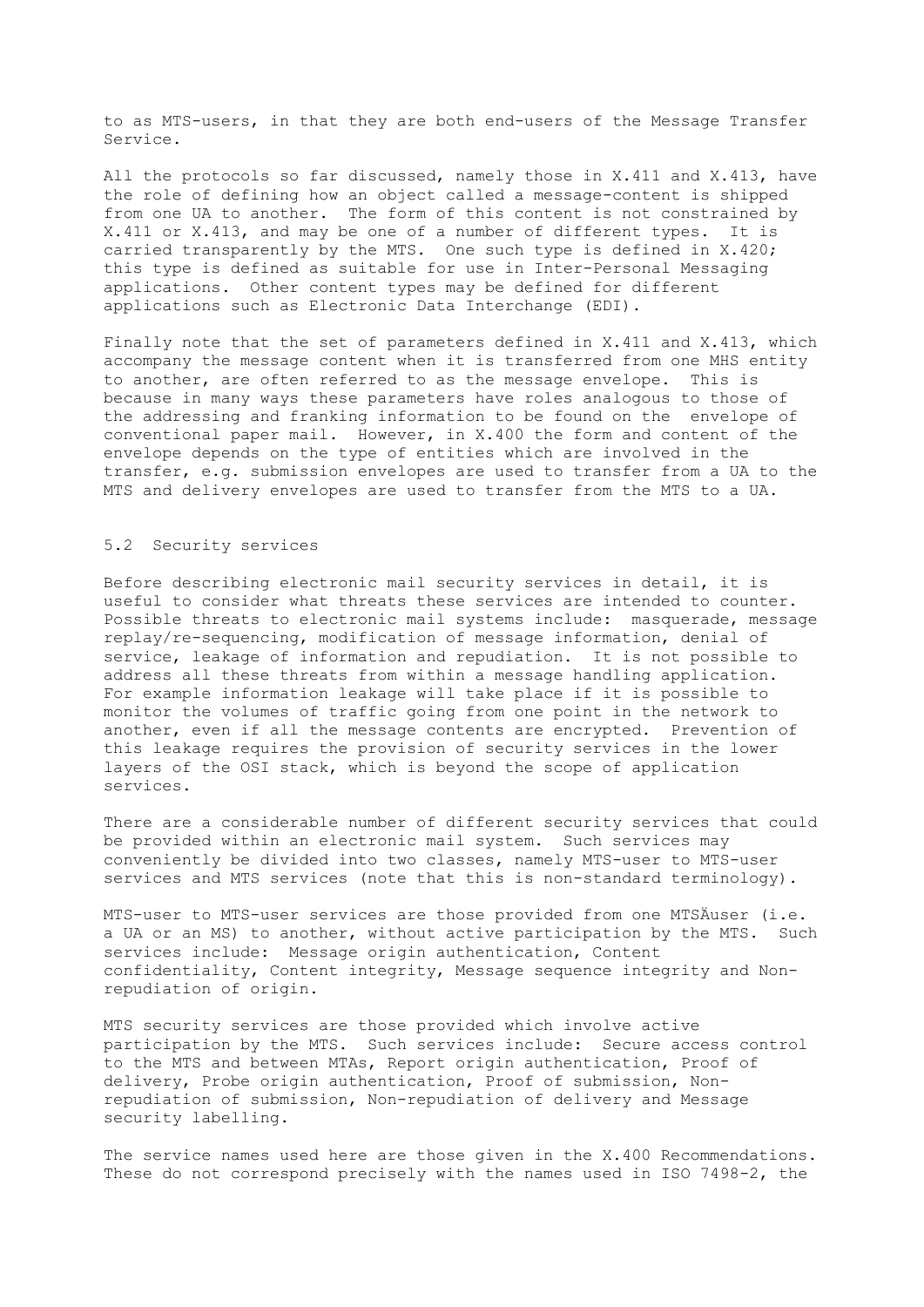OSI security architecture, [5]. This is partly because the OSI security architecture does not mention all the services relevant to electronic mail, and partly because the documents were developed in parallel.

## 5.3 Approaches to providing security

In order to provide security services for the message content it is normally necessary to transmit with the message a number of 'security parameters', e.g. encrypted keys and authentication checks. These security parameters can either be transmitted in the message envelope or as part of a (specially formatted) message content, or both. The choice of location for the security parameters not only has important system ramifications, but can also affect the type of security service which may be provided.

If security services are required for X.400-1984, or other electronic mail systems without built in security features, then there is no alternative but to put the security parameters in the message content. The same is true for any heterogeneous mail systems, even if they individually incorporate security features. Examples of electronic mail systems in which all the security parameters are in the message content are provided by the SDNS and IAB Internet mail security proposals. However, security parameters within the message content cannot be used to provide MTS security services.

A distinct feature of the 1988 X.400 Recommendations is that the message envelope is used to transfer security parameters, and not the message content. The inclusion of the security parameters in the message envelope enables the provision of MTS security services. However, it does make the provision of certain MTS-user to MTS-user services rather problematical, especially if Message Stores are used.

#### 5.4 Security mechanisms

Before we consider the security mechanisms described in the X.400 Recommendations, we need to consider the provision of cryptographic key management, a fundamental requirement for the provision of communications security services. Key management for the X.400 security facilities is achieved by use of the directory authentication service specified in C.C.I.T.T. Recommendation X.509, [3]. This key management system is based on the use of public key cryptosystems for digital signature and data encryption. Recommendation X.509, [3], allows public keys to be stored in user directory entries.

#### 5.4.1 Certificates

Since the directory service (and communications with it) may not be trusted, means need to be provided for users to verify public keys read from the directory. This is provided for by the use of data structures called certificates, which we now briefly describe.

In order to set up a key management system for X.400, every user who wants to use security services must first exchange public keys with an off-line entity called a Certification Authority (CA). Each user must trust the CA which they appoint to act on their behalf. The CA gives the user a copy of its public key (each CA has its own public key/secret key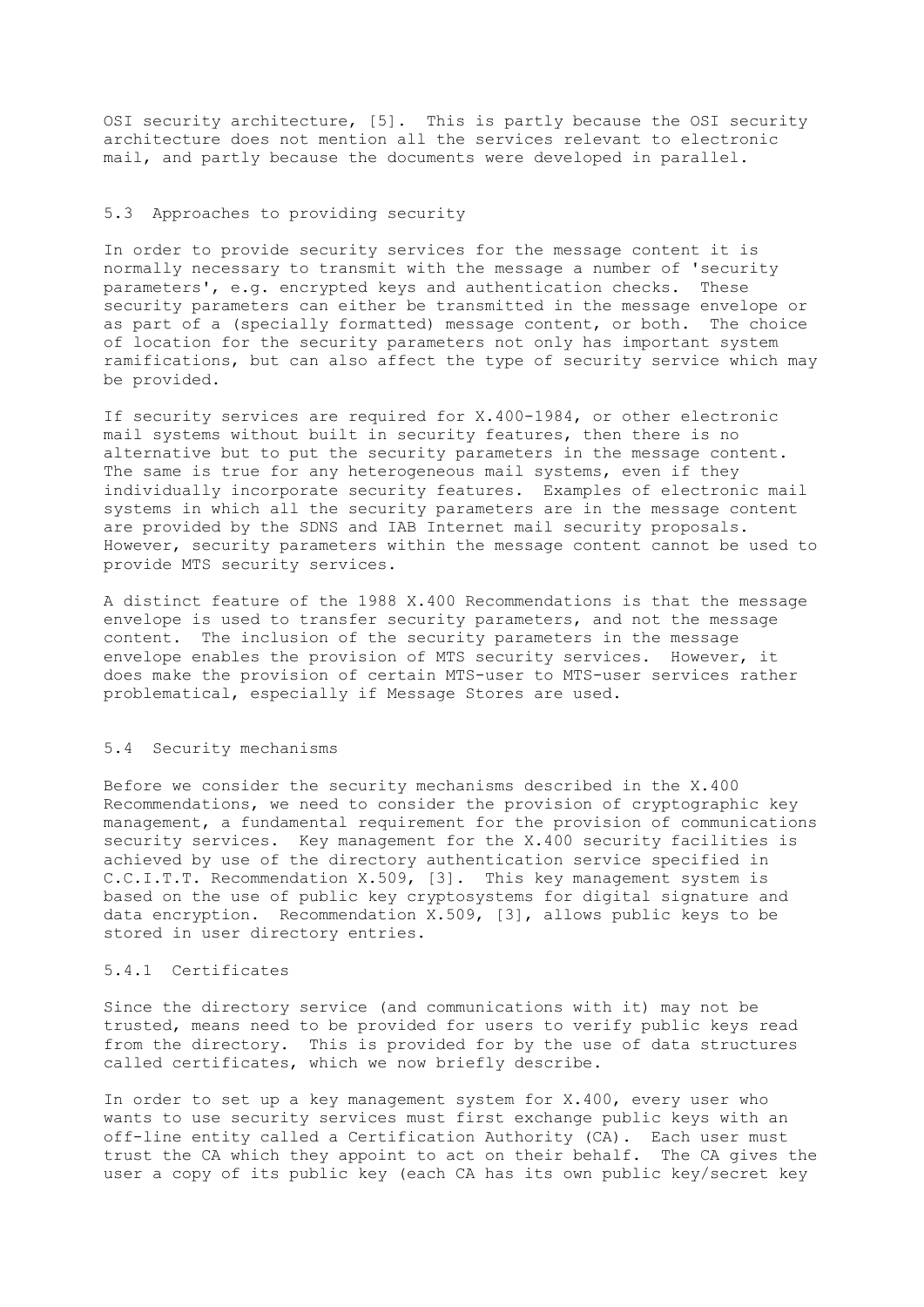pair), and is given in return a copy of the user's public key (each user must also equip themselves with a key pair). The CA then signs a copy of the user's public key, together with the user's name and the period of validity of the key, using the CA's secret key. This forms a certificate and is actually what is put in the directory. Any other user which has a trusted copy of this CA's public key can then check the validity of the certificate, and thereby obtain a verified copy of the user's public key.

The scheme so far described does not cover the situation where two users are served by different CAs. To cover this possibility, one CA may generate a certificate for another CA's public key; such certificates are called 'cross-certificates'. If user A has CA X, and user B has CA Y, then if A is given a cross-certificate containing Y's public key signed by X, then A can obtain a verified copy of Y's public key. Once it has this key, A can then check B's certificate. Such cross-certificates can be made into chains called 'certification paths'.

# 5.4.2 Tokens

Virtually all the security services built into the X.400 Recommendations make use of a cryptographic construct called a token. Tokens are always formed for a single recipient. A token consists of a series of data fields with a digital signature appended, this signature being computed as a function of all the data fields in the token (using the originator's secret key). These data fields include: recipient-name, date/time of generation, a field called 'signed-data' and a field called 'encrypteddata'. The information within the encrypted-data field is enciphered using the public key of the intended recipient of the token (prior to computation of the signature).

One form of token is called a message-token, and is used in the provision of all the MTS-user to MTS-user security services. Hence, if a message requires such services, then a message-token is sent as one parameter within the message envelope. The precise contents of the signed-data and encrypted-data fields within the message-token depend on which selection of security services is required. However, whichever services are required, the presence of these data within the token prevents them from being changed and/or repudiated, since the token has been signed with the originator's secret key.

In a message-token, the encrypted-data field may be used to contain any of the following items: a cryptographic key (used to encrypt the message content if content confidentiality is required), a content integrity check (used in the provision of content integrity), a message security label, a content integrity key (used to compute the content integrity check) and a message sequence number (used in the provision of message sequence integrity). The signed-data field may be used to contain any of the following items: a content integrity check (used in the provision of content integrity), a message security label, a message sequence number (used in the provision of message sequence integrity) and a proof of delivery request.

The proof of delivery and non-repudiation of delivery services are slightly different from other MTS-user to MTS-user services in that they are provided by the message recipient to the message originator. If a message is received containing a proof of delivery request (in the signed-data field of the message token) then the recipient should compute and return to the MTS a signed version of the (unencrypted) message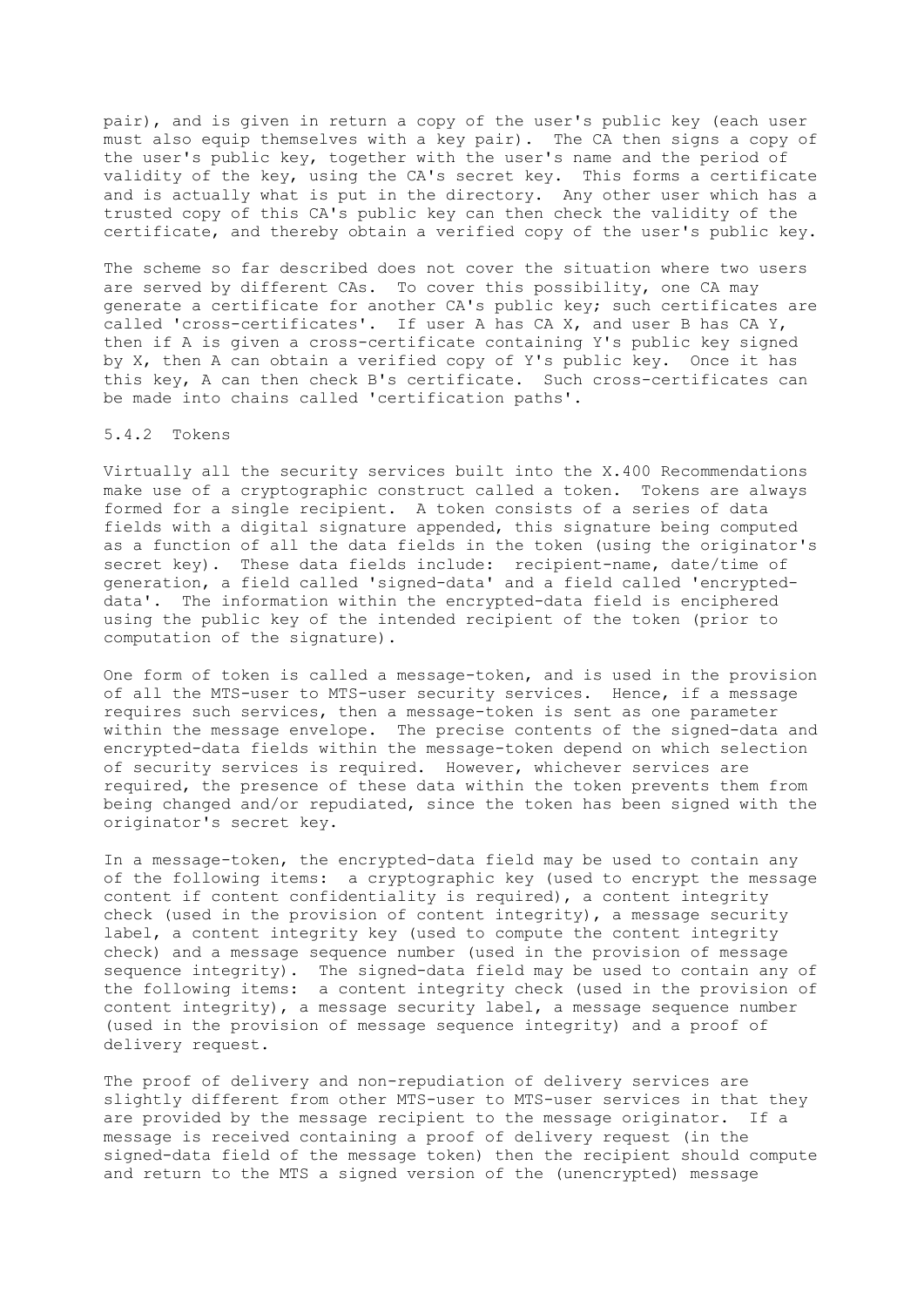content together with other delivery related parameters; however, the recipient cannot be forced to provide this proof. This signature, computed using the recipient's secret key, is returned to the message originator within the delivery report. The message originator then uses this signature to provide the required service(s).

Means are also provided within X.411 and X.413 for a pair of MHS entities to perform peer-entity-authentication prior to opening a connection for the exchange of messages. This protocol exchange again involves the use of tokens. For systems providing Mandatory Access Control services, all messages and entities can be assigned security labels. These labels can be tied to message contents by their inclusion in either the encrypteddata or signed-data fields of the message token (depending on whether or not the label itself is confidential). Inter-entity connections can also be assigned security-labels using the tokens exchanged in the peerentity-authentication process.

## 5.5 Limitations of security in X.400-1988

We conclude by very briefly mentioning three important limitations of the current X.400 Recommendations. A more detailed discussion of these shortcomings can be found in [13].

First, proof of delivery to a UA is not available when an MS is used. Because of the way the protocols operate, the proof of delivery must be generated at the time the message is delivered by the MTS to the MTSuser. If this MTS-user is an MS, then it must generate and sign the delivery proof, and not the end user. The message originator then has no proof that the message was ever delivered to the recipient UA, only to the MS belonging to the recipient UA.

Second, proof of delivery by an MS is not possible if the message content is encrypted. The proof of delivery must be computed using the unencrypted message content, which will not be available to the MS (unless the MS is equipped with the UA's secret key).

Third, the specified form of token may allow the 'theft' of message content by third parties even when the content is encrypted. In certain circumstances this can be achieved by a third party replacing the signature on the token of an intercepted message by this third party's own signature. This arises because the signature on the token is computed after the secret data (in the encrypted-data field) is enciphered. The problem would not arise if the order of these two operations was reversed.

### REFERENCES

[1] C.C.I.T.T. Recommendations X.400, X.401, X.408, X.409, X.410, X.411, X.420, X.430, C.C.I.T.T. VIIIth Plenary Assembly, October 1984.

[2] C.C.I.T.T. Recommendations X.400, X.402, X.407, X.411, X.413, X.419, X.420, Message handling systems, C.C.I.T.T. IXth Plenary Assembly, October 1988.